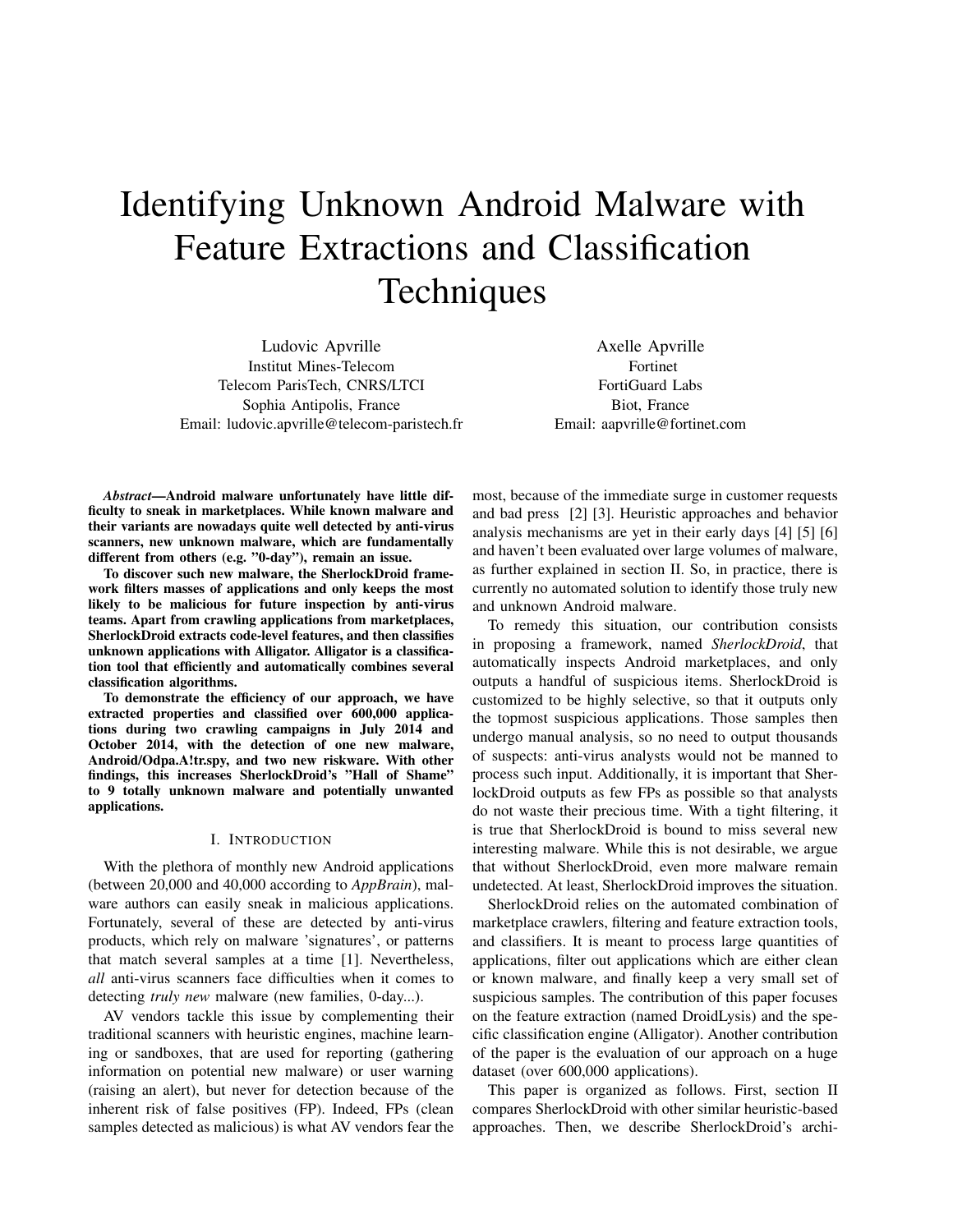tecture (section III), and detail contributions on feature extraction and classification issues in sections IV and V, respectively. Our large scale results and a discussion are provided at section VI. Section VII concludes the paper.

## II. RELATED WORK

#### *A. Assisting the discovery of unknown malware*

Nearly all prior research work is tested on known malware datasets. They consequently confirm maliciousness of *known malware*, but do not spot *unknown malware like new families*. In some cases, it is simply not their main goal [7] [8] [9] [10] [11], but rather they focus on particular aspects, e.g., information leakage [9] [11], or target the identification of variants of known malware [12]. In other cases, the frameworks were never tested in a real environment or with too few samples to get the chance to discover any new malware (e.g. [13] [4] [5] [14]). Some research work crafted artificial, i.e. self written malware [15] [16] [6]. Besides the dangerosity of such a technique, detecting such a malware is not the same as detecting unknown malware because the malware authors are also the designers of the defense system, which seriously biases the study. Drebin [17], although it hasn't discovered any new malware, is at least evaluated against unknown malware, where it obtains detection rates between 50 and 75%, which is far lower than with SherlockDroid (more than 98% - see section VI). AppsPlayground [18] does not detect new unknown malware either, but succeeds at pin-pointing undetected privacy exposure.

DroidRanger [19] *is the only work which actually led to the discovery of 2 new malicious families*. It is however limited by design to detecting (i) variants of known malware families or (ii) unknown malware that dynamically load untrusted code, via only two heuristics. SherlockDroid relies on a far larger set of heuristics (see section IV), and leads to the discovery of 2 new malware and 7 potentially unwanted applications (PUA).

#### *B. Features: extraction and relevance*

Features of Android application are extracted either with a static analysis of the application package (e.g., [20]), or by dynamically analyzing the behavior at runtime, e.g., function calls [19]. MAST [20] statically extracts 182 features. MAST relies on *attribute-based* selection, that is, features extracted independently from other features, and on *subset-based* extraction that takes into account dependencies between features.

Several approaches mix both static and dynamic analysis, e.g., DroidRanger [19] and AMDetector [21]. DroidRanger [19] relies on a footprint-based detection engine that extracts features both from the manifest file (permissions) and from the semantics found in the bytecode (e.g., send SMS), and also on a heuristics-based detection engine that monitors applications during their execution, e.g., system calls with root privileges. AMDetector [19] is also based on a hybrid static/dynamic approach, and shows a True Positive rate of 88.14% and a False Positive rate of 1.80%. Yet, SherlockDroid/Alligator, which is only based on static analysis, offers a better accuracy in terms of False Positive / False Negative rates (see section VI). In our case, static analysis is fast and makes it easy to extract valuable information from Android application's file format. Reciprocally, we do not use dynamic analysis because we believe it would slow down performance (time to install the application, launch it, run a few commands etc). Indeed, we want to process thousands of applications and cannot afford more than a few seconds on each without creating a serious bottleneck. Additionally, the history of malware on Windows has shown that, sooner or later, malware authors implement techniques to behave differently when run in emulators or sandboxes (e.g. Win32/FakeAV in 2008 [22]).

#### *C. Machine learning and classification*

Machine learning and classification is a common solution to classifying Android applications as clean or malicious (see Table I).

MAST [20] relies on correlations. [23] compares five different sets of features and five different classifiers (so, 25 combinations). MADAM [4] relies on the *k-NearestNeighbour* algorithm for classification, similar to the proximity of Alligator. Andromaly [16] has been tested with several classification algorithms, including *k-Means*. It selects the most accurate classification algorithm for a series of input data (clean, malware). Similarly, PUMA [24] compares the accuracy of several classification algorithms (e.g., randomforest, SVM, decision trees, etc.) in order to detect malware from application permissions. They conclude that decision trees is the best classification algorithms for their features (best True Positive Ratio: 92%). Yet, SherlockDroid is probably the only one that computes an efficient combination of classification algorithms, that is, a weight is given by the learning phase to all classification algorithms that alligator supports, e.g., *k-NearestNeighbour*, *correlations*, *SVM*, . . . , leading to best recognition rates, as presented in the result section. Similarly, [23] does not show better result when it considers several classifiers individually (83% of best accuracy).

Other contributions, like RobotDroid [25], try to customize classification algorithms (e.g., SVM) in order to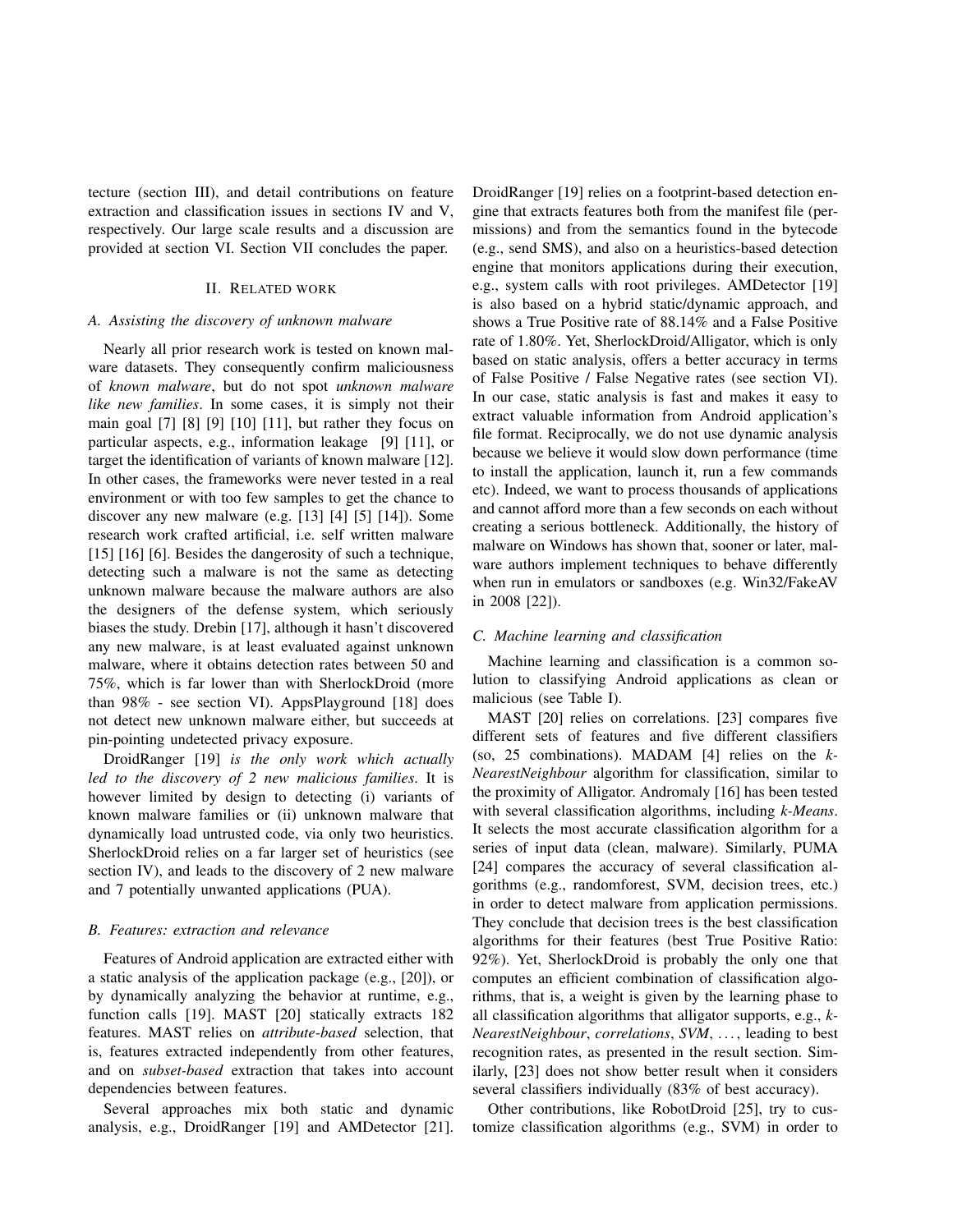classify better limited sets of elements while still guarantee a small error. In our case, we do have large sets of data, but they are strongly unbalanced (few clean, many malware). Thus, Alligator has specific options to handle that issue, and as demonstrated by the results section (section VI), it is very efficient to handle large and unbalanced datasets.

| <b>Project name</b>      | <b>Classification algorithms</b>                             |
|--------------------------|--------------------------------------------------------------|
| <b>MAST</b>              | Correlation-based                                            |
| <b>RobotDroid</b>        | SVM                                                          |
| Drebin                   | SVM                                                          |
| pBMDS                    | Hidden Markov Model                                          |
| Andromaly                | k-Means, Logistic Regression, Histograms, De-                |
|                          | cision Tree, Bayesian Networks, Nave Bayes                   |
| Crowdroid                | k-Means                                                      |
| PUMA                     | SimpleLogistic, NaiveBayes, BayesNet, SMO,                   |
|                          | IBK, J48, RandomTree, RandomForest                           |
| Permission-based         | k-Means                                                      |
| framework [14]           |                                                              |
| <b>Feature Selection</b> | Nave Bayes, k-NN, J48, MLP, RF                               |
| in Android [23]          |                                                              |
| <b>Alligator</b>         | Combination of any: standard deviation, several              |
|                          | variants of k-NNs, correlations, probabilities, $\epsilon$ - |
|                          | clusters. SVM                                                |

TABLE I

CLASSIFICATION APPROACHES FOR ANDROID APPLICATIONS

## III. OVERVIEW OF SHERLOCKDROID

#### *A. Main components of SherlockDroid*

SherlockDroid is the name given to the entire system illustrated at Figure 1. The 3-step methodology associated to this platform is as follows:

Crawling - Reaching the crime scene. Crawlers download samples from various marketplaces. Currently, we have crawlers for the Play Store, APKTop, AppsApk, SlideME, Nduoa and a generic crawler which recursively parses a URL for Android applications. Crawlers are not detailed in this paper, but more information can be found in [26].

Analysis - Gathering clues. This layer is in charge of analyzing the sample. First, there is a pre-filtering substage, where samples which are not likely to be interesting to analyze (e.g. known malware) are pruned.

Second, the sample undergoes feature extraction. Compared to Sherlock Holmes, feature extraction corresponds to Sherlock Holmes inspecting the sample and methodically collecting as much information or evidence as possible for the case. Currently, information is extracted from the static analysis of 289 different features. This work is handled by a tool named *DroidLysis* - see Section IV.

Classification - Sniffing clues. The collected information - which can be seen as the sample's *profile* - is sent to an open source learning and classification tool named *Alligator*. Like an inspector's dog, based on prior learning,

Alligator sniffs the sample and tells the inspector whether the sample is suspicious or not - see section V.

## *B. SherlockDroid vs. an Anti-Virus scanner*

SherlockDroid is not an anti-virus scanner. Indeed, its goal is not to detect *any* malware, but *new unknown (undetected)* malware, where this comprises unknown variants and, as much as possible, strongly different malware. As a matter of fact, all downloaded samples are first scanned by an AV engine, and known malware are ignored by SherlockDroid. Also, SherlockDroid is not able to say for sure that a sample is clean or malicious. It only says a sample *looks clean or not* (result of the classification). Thus, SherlockDroid's design is rather comparable to *heuristics*, which often *complement* AV products [1].

## IV. FEATURE EXTRACTION (DROIDLYSIS)

# *A. Feature definition and categories*

SherlockDroid considers *features* of Android applications extracted from a static analysis of the code.

DroidLysis features fall in 4 different categories:

- 1) File properties (54/289). They correspond to characteristics found in important files of Android applications: the package file itself (e.g. its size), the manifest (e.g. permissions requested, number of services ...), the certificate (issuer, algorithm, date...) and the Dalvik Executable (e.g. magic, correct hash).
- 2) Dalvik code properties (70/289). Extracted from the Dalvik executable inside the Android package. There are properties which detect the use of particular APIs (e.g. sendTextMessage), actions (e.g. ACTION\_CALL), intents (e.g. EX-TRA SUBJECT), constants (e.g. POST), implementation techniques (e.g. JNI), or Dalvik opcodes (e.g. nop, const-string). For example, we detect junk bytecode injection like [27].
- 3) Resource properties (22/289). Extracted from files in the package's resource, library or asset directories. They focus on native code like identifying deliberate or hidden ARM executables in those paths and parsing those executables for potential exploits or risky system calls (*su*, *mount*, *execve*, *chmod*...). We are not aware of any other research work detecting such attempts. We also look for JavaScript, URLs, phone numbers that might be mentioned in configuration files, layouts or resources.
- 4) Third party kits properties (143/289). Android applications embed third party code for numerous reasons like advertisement, statistics or error reporting. DroidLysis detects the presence of those kits for reasons that we detail further in Section IV-D.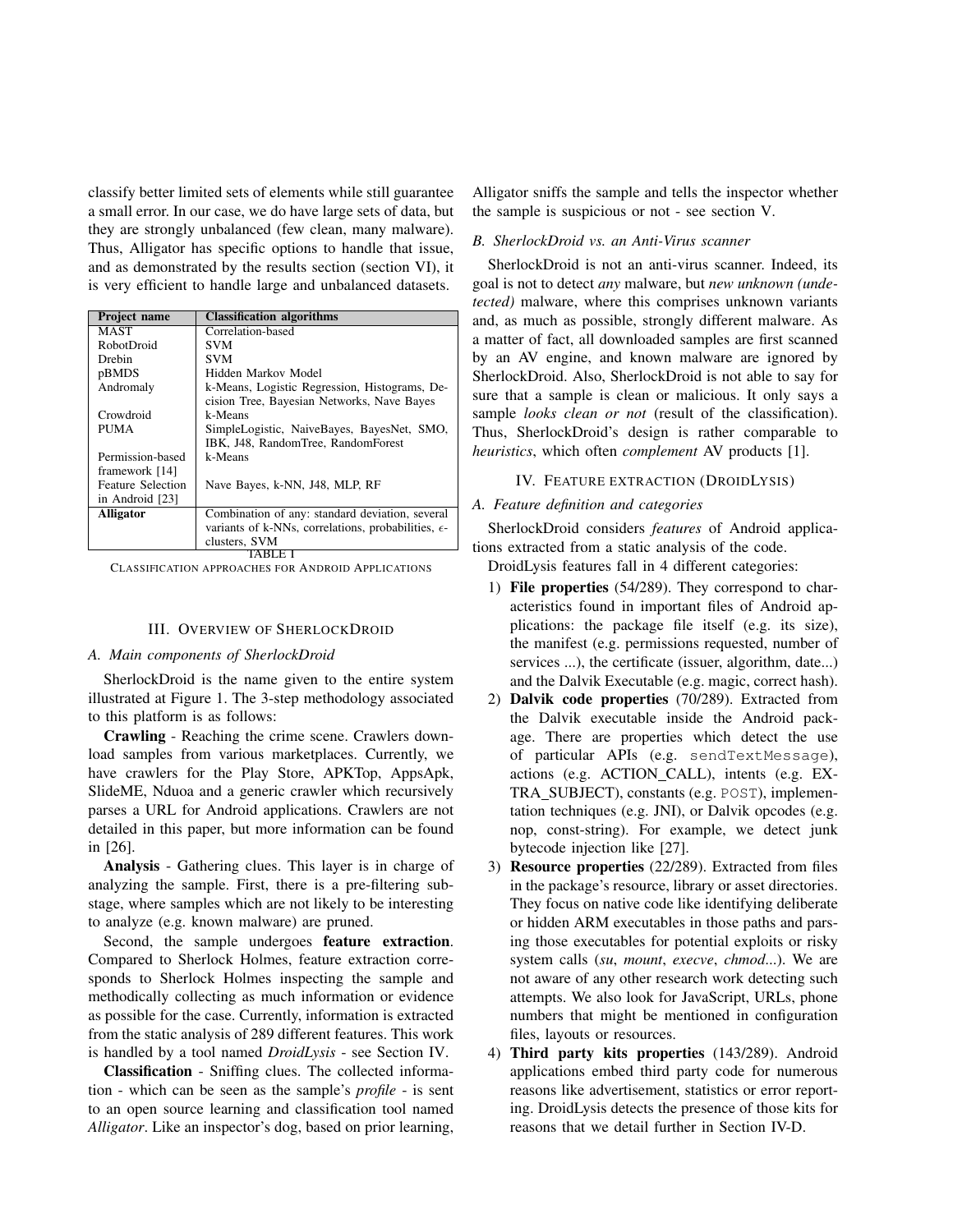

Fig. 1. SherlockDroid Architecture

# *B. Feature extraction*

In DroidLysis, all features are extracted statically.

As much as possible and for ease of manipulation, we have chosen to extract features as strings. For Dalvik properties, this is possible because the Dalvik bytecode references each constant, field, method, class as a string. So, we can spot pieces of code which call a given method or perform a given action. Hence, we are able to extract properties on the application's features and behavior without actually having to run it.

Note that detecting API calls is more reliable than relying on the presence of specific permissions, because a permission may be requested and not used, or not requested and bypassed. It is true however that we might detect code which is never called: unless we build call graphs, this is a limit of static analysis. Dynamic analysis on its side has the drawback of not detecting some calls when code coverage is not complete.

Resource features are also extracted from strings as many of them are scripts or XML files, and thus human readable. When they include binary executables, we run the Unix strings command on them to spot particular calls (e.g. pm install) or system properties (e.g. ro.kernel.qemu). This has the advantage of letting us inspect executables without having to disassemble or decompile them.

Third-party kit properties are extracted from the namespaces present in the smali output. We discuss this more in detail in Section IV-D.

# *C. Feature relevance*

Based on our experience on Android malware reverse engineering, we identify the mechanisms used to conduct malicious deeds, and extract features around it. As an illustration, we now explain the mapping between mechanisms and features in 2 examples.

Mobile spyware are interested in personal assets, e.g. IMSI, visited URLs etc. We track such attempts via calls to getSubscriberId() for the IMSI, or getAllVisitedUrls() for URLs, and even getBookmarks() etc.

In several cases, e.g. Android/DrdDream, mobile trojans' grail is root access on the device. This can be done by different means, like using a root exploit (rage in the cage, mempodroid ...) or attempting to issue the Unix command 'su'. As some exploits are based on changing the Wi-Fi state of the phone to invoke a root shell, we detect CHANGE\_WIFI\_STATE permission. We also detect attempts to re-mount the system partition in read-write mode. As for the 'su' command, we detect attempts via calls to APIs like Runtime→exec(), ProcessBuilder→start() or createSubprocess().

This empirical methodology has its obvious limits, but it has the advantage of generating features which are well tuned to SherlockDroid's goal, as demonstrated in the result section VI.

#### *D. Handling advertisement kits*

We separate features found in the application's code from those found in third party code. We identify 143 third party kits, analyze them manually, and then, in future instances, only consider properties outside those kits. This enables us to tell the difference between an application which has given features and an application using a third party kit that uses the same features.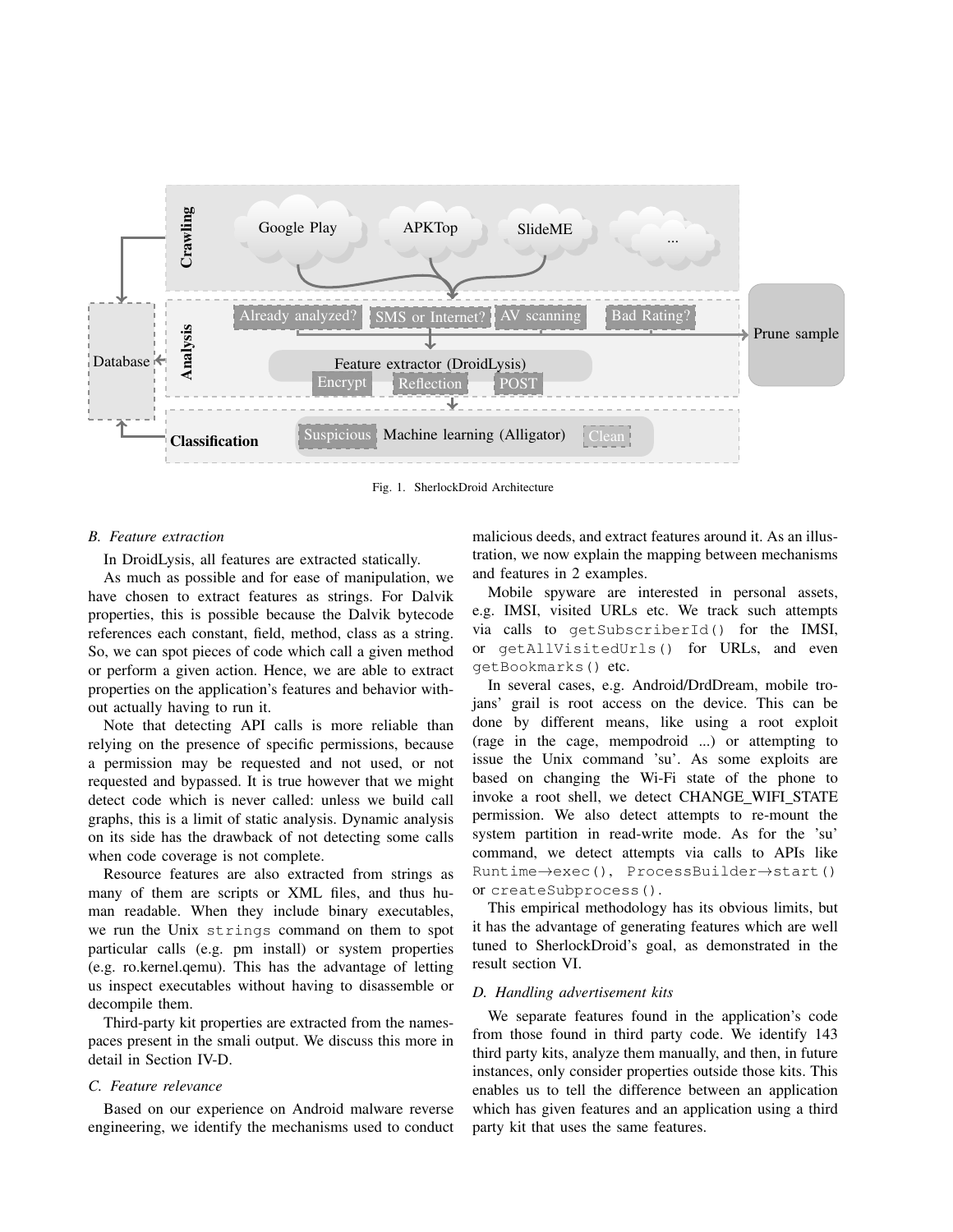This mechanism however goes with a drawback currently because third party kits are identified based on their namespace. So, malware trojaning third party kits can evade detection. This happens from time to time: Android/RuSMS.AO[28] hides within Adobe AIR's namespace (com.adobe.air). In such cases, DroidLysis can be asked to scan the entire application, however, currently, this is a manual option.

# V. CLASSIFICATION (ALLIGATOR)

# *A. Purpose of classification*

As said before, the classification relies on extracted features in order to decide whether unknown samples are more likely to be clean or suspicious. We target to minimize the FP rate. Also, a score on clean/suspicious is better than a simple clean/suspicious answer, because it allows to assess the degree of suspiciousness, i.e. the priority to give to samples for manual analysis purpose.

## *B. Classifying with Alligator*

Alligator is a free and open-source tool for classification [29]. It is agnostic of the anti-virus world and meant to decide whether a given sample looks more like samples in a given set or another. The sets are called *clusters*, and Alligator can virtually be used to classify anything: pictures, applications, etc. In the case of SherlockDroid, we use Alligator to decide between clean (regular cluster) and malware (malware cluster). In a first initialization step, Alligator needs to be trained. This is also called the *learning phase*, where we provide examples of typical clean files (learning regular cluster) and examples of malware (learning malware cluster). This phase can grow quite long (see Table II) and is only meant to be done once in a while. Alligator classification algorithms and specificities have been first published in [30].

SVM [31] and Adaboost [32] are among the most well-known classifiers, especially for the classification of malware and pictures. We have developed the Alligator classification engine for the following reasons:

1) Classification accuracy. Most classification tools rely on one given distance metric (e.g., Euclidean, Pearson correlation, etc.), e.g.., SVM. Alligator relies on *several* classification algorithms whose importance for correct identification is automatically computed during the learning phase. Alligator can thus be seen as a meta-classifier. Adaboost also combines multiple classification algorithms (or the same algorithm with different parameters), but Alligator associates the weight to classification algorithms considering all classification algorithms at the same time, while Adaboost relies on an iterative approach

to compute the weights of classification algorithms. Just like for Adaboost, Alligator provides an efficient automated help to select classification algorithms. We have compared Alligator with Adaboost and

SVM for different kinds of clusters, e.g., for classifying clean/malware applications, and images (e.g., male/female identification, make-up/non make-up, etc.). For clean/malware classification, comparisons with SVM are provided in the result section (section VI). Several comparisons with images are provided in [33]. Basically, the paper demonstrates a 9% of better classification with Alligator than with SVM for the make up/non-make up categories, and for publicly available sets of images (FCD database) [33]. Similar results have been obtained with several other sets of pictures and application domains.

- 2) Favor a cluster over another. During the learning phase, we are able to tell Alligator the importance we give to correct classification in a cluster compared to the other. In the case of SherlockDroid, we tune the learning to minimize False Positives. False Negatives are important too, but only come as a second priority in our case.
- 3) Forget/Boost too abnormal elements. During the learning phase, Alligator is able to automatically determine a small set of elements that impact a lot the weight to be applied to classification algorithms. When such a set is identified, Alligator can forget about them to generate the weights, or boost them when they are particular representative.
- 4) Lightweight and simplicity. Alligator is a standalone Java program. It does not require external packages, and its installation is a matter of unzipping an archive. Its learning stage is easy to customize: simply edit a human readable script with a text editor.

## VI. RESULTS

#### *A. Performance*

The performance of Alligator's learning and classification stages is depicted at Figure 2. The results depend on the number of samples in the learning clusters.

Learning time is faster with Alligator than with  $SVM<sup>1</sup>$ , but classification time is lower for SVM - it however remains reasonable for Alligator. With clusters of 50 K samples, Alligator learning phase is almost 4 times faster than the one of SVM (Alligator: 1200 sec., SVM: 4400 sec.), but that gap tends to reduce when clusters get bigger. On the opposite, SVM is faster than Alligator during the

<sup>1</sup>We have made the comparison with *jlibsvm* [34]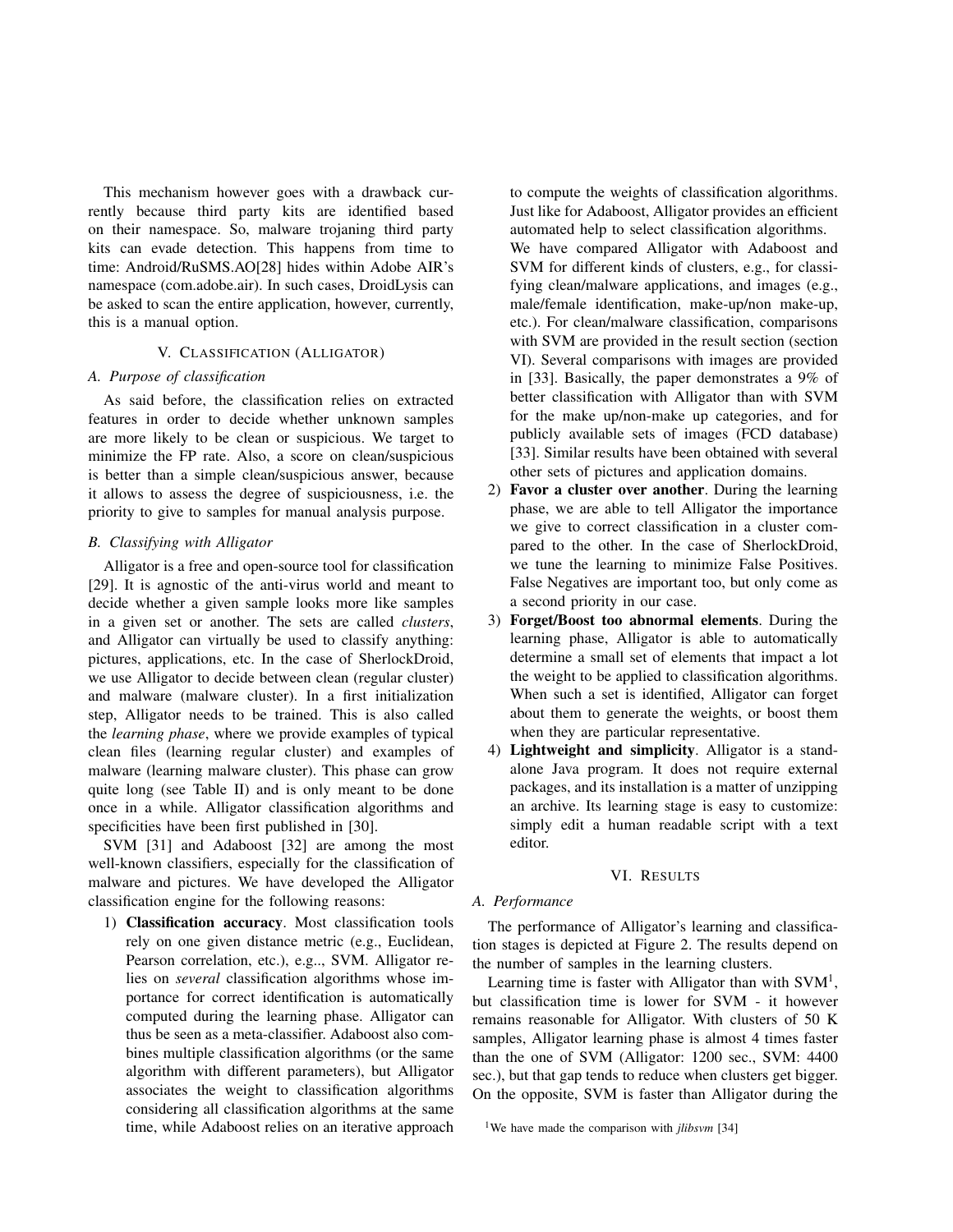classification stage, because SVM can prepare a classification model during the learning phase (the vector values), which is not possible for several algorithms of Alligator, e.g., for k-NN. The classification of guess clusters takes around 6 min with 480 K learning clusters, and with 50 K clusters, it takes 7.5 ms per guess sample (see the curve at Figure 2).

As we however discuss in the next subsection, Alligator performs much better in terms of classification efficiency, in particular for the FP rate.



Fig. 2. Learning and classification time for Alligator and SVM.

#### *B. False positive and false negative rates*

*1) Test bed:* The accuracy of the classification stage (performed with Alligator) is evaluated as follows.

Alligator is provided with two learning clusters: 12,368 known clean files and 486,890 known malware, gathered before end of June 2014. Samples are classified either according to trusted sources or after manual analysis. At the end of its learning, Alligator parses both clusters (clean and malware). For each sample, it pretends not to know from which cluster it comes from and guesses whether it is clean or not. Then, knowing the cluster the sample belongs to, it evaluates the achieved correctness. We usually get excellent rates (99.9%) at this stage.

Then, Alligator is asked to classify two new clusters made of samples which were downloaded at much later dates, i.e. after September 2014. We choose such guess clusters so as not to bias results. There are 1,512 clean samples and 3,062 malicious ones. We ask Alligator to classify the samples automatically, and check how well it performs in terms of recognition rate.

*2) Classification results:* Figure 3 depicts the results in terms of overall classification efficiency, and of False Positive (FP) and False Negative (FN) rates, and for both

Alligator and SVM. A low FP rate is our prime interest: indeed, as stated before, AV labs do not waste time over analysis of clean samples. On the contrary, missing malware is not desirable but less important, since so many are already not identified. . .

The curve shows that, whatever cluster size, Alligator always performs better than SVM for the FP rate. The fact clean and malware clusters are strongly unbalanced heavily impacts SVM which reaches a FP rate of 65%. Alligator is impacted too but far less: FP is below 1% with 60 K clusters, and 1.78% at 480 K. Moreover, the average FP/FN recognition rate is almost always better with Alligator. For 50 K samples, precise results are given in Table II.

### *C. Identifying unknown malware*

So far, SherlockDroid has extracted features of 615,547 samples:  $486, 890 + 3, 602 + 1, 512$  during classification tests, and 124,083 samples actively crawled from Android marketplaces. It has detected 2 new unknown malware: Android/MisoSMS.A!tr.spy (December 2013) and Android/Odpa.A!tr.spy (July 2014). It has also discovered 7 potentially unwanted applications (PUA): Adware/Geyser and riskware SmsControlSpy, Zdchial, SmsCred, Blued, Flexion and SneakFront. PUA can be seen as borderline cases which are neither fully clean nor really malicious. Geyser was sending the victim's GPS coordinates in clear text. Zdchial leaks the IMEI and IMSI to a remote server, and SmsCred sends login and password credentials in clear text. See http://www.fortiguard.com/encyclopedia for a precise description of those malware and PUA.

From those discoveries, we note that SherlockDroid seems particularly successful at identifying spyware. We attribute this to the fact that spyware often raise several boolean properties at extraction (sending SMS, listening to SMS, placing calls, leaking IMEI, IMSI etc) which helps Alligator identify their eccentricity.

#### *D. Typical limits of SherlockDroid*

The most common FPs where SherlockDroid fails to correctly classify a sample usually fall among one of these two categories:

- 1) Applications sending e-mails or SMS for bug reports. Those applications may even query system logs and multiple system properties to fill out the bug report. Doing so, they set several boolean features as true, and mislead Alligator in thinking the application is malignant. Manual study of the context reveals the case is not malicious.
- 2) UI or system tweaking applications or SMS management tools. Those tools require lots of low level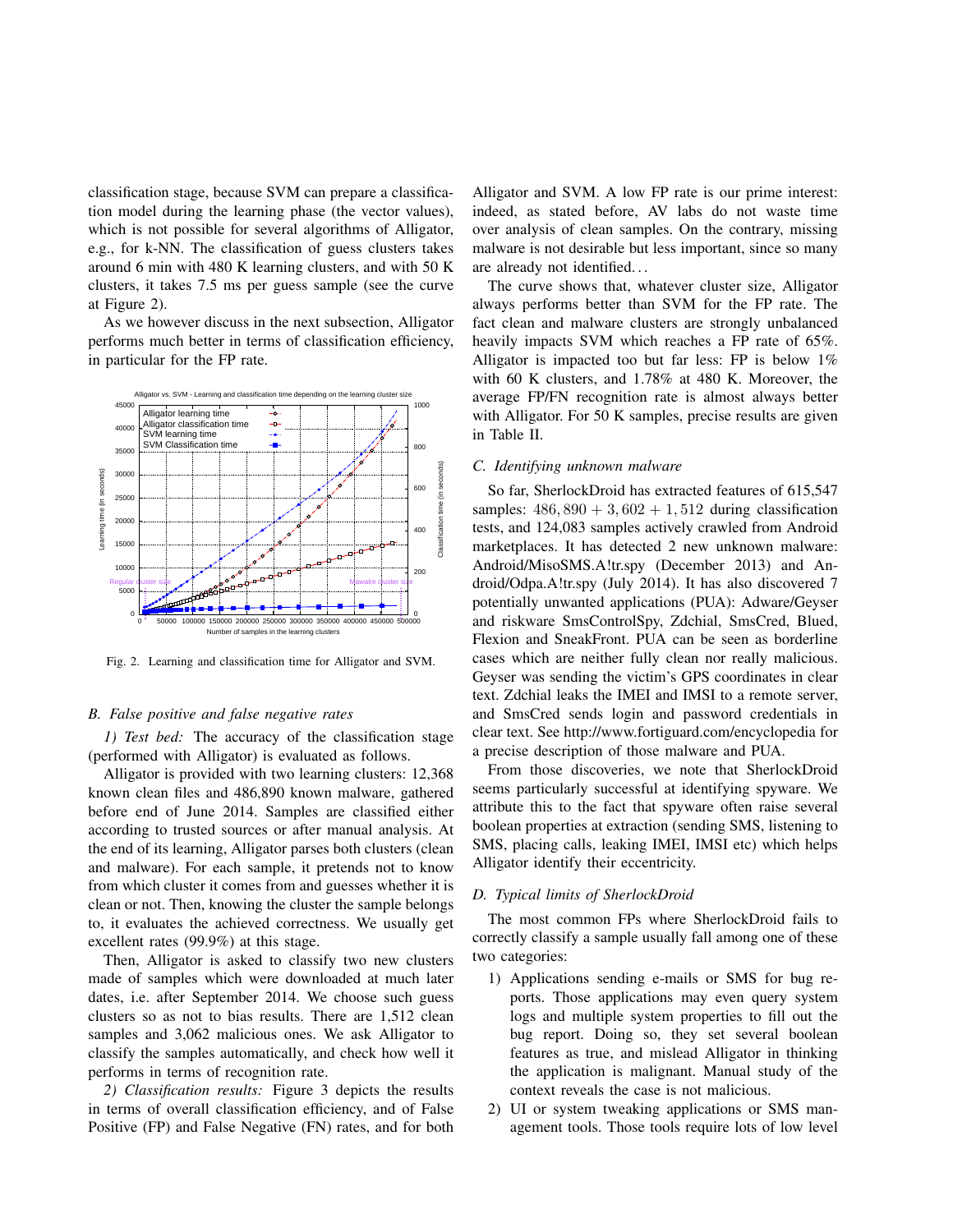

Fig. 3. FP and FN rates for Alligator and SVM

|                                      | Regular cluster size | Malware cluster size | Time              | <b>False Positives</b> | <b>False Negatives</b>   |  |
|--------------------------------------|----------------------|----------------------|-------------------|------------------------|--------------------------|--|
| For Alligator:                       |                      |                      |                   |                        |                          |  |
| Training samples collected before    | 12.368               | 50,000               | $20 \text{ min}$  | $0\%$                  | $1.55\%$                 |  |
| end of June, 2014                    |                      |                      |                   |                        |                          |  |
| Classification of guess samples col- | 1.512                | 3.062                | $34 \text{ sec.}$ | $0.72\%$               | $2.09\%$                 |  |
| lected in September 2014             |                      |                      |                   |                        |                          |  |
| For SVM:                             |                      |                      |                   |                        |                          |  |
| Training samples collected before    | 12.368               | 50,000               | 1 h 15 min        |                        | $\overline{\phantom{a}}$ |  |
| end of June, 2014                    |                      |                      |                   |                        |                          |  |
| Classification of guess samples col- | 1.512                | 3.062                | $21$ sec.         | $5.48\%$               | $0.65\%$                 |  |
| lected in September 2014             |                      |                      |                   |                        |                          |  |
| TABLE II                             |                      |                      |                   |                        |                          |  |

LEARNING AND CLASSIFICATION RESULTS OF ALLIGATOR

tweaks (su, busybox, system commands...) which, once again, trigger false alarms.

We are currently contemplating solutions to solve those issues. So far, the analysis of SherlockDroid's errors has always been extremely helpful to improve it. As we remarked in Section IV, this is for instance how we got the idea to identify third party kits and rule them out.

# VII. CONCLUSION - FUTURE WORK

SherlockDroid has been designed to identify new Android malware which aren't known in the anti-virus community yet. It is based on marketplace crawlers, feature extractors and a classification engine specifically adapted to clean/malware identification.

Running SherlockDroid live, we have found 2 new malware and 7 potentially unwanted applications by crawling over 120,000 applications within 5 different marketplaces. With tests, we have extracted features of over 600,000 samples. Compared to prior research work, this is SherlockDroid's main achievement: we are not aware of any other system identifying unknown malware in the wild,

apart from DroidRanger which detected 2 new families. Numerous research projects have only been tested on a few *known malware* or *artificial malware*.

We plan several improvements for SherlockDroid. As for feature extraction, we contemplate the use of contextual information in correlation of each feature. Contextual information could be data like the call stack of the feature. This would help us differentiate benign from malicious cases. For example, if we consider the "send email" feature, it is quite different in terms of analysis if that email is sent to report bugs, or if it sneaks out information to a C&C. We would also like to work on differences between potentially unwanted applications and malware. This is difficult because there is no obvious feature to tell the difference, and perhaps Alligator could help by introducing multi-class classification: a cluster for clean samples, a cluster for PUA and a cluster for malware.

#### **REFERENCES**

[1] D. Harley and A. Lee, "Heuristic Analysis - Detecting Unknown Viruses," March 2007.